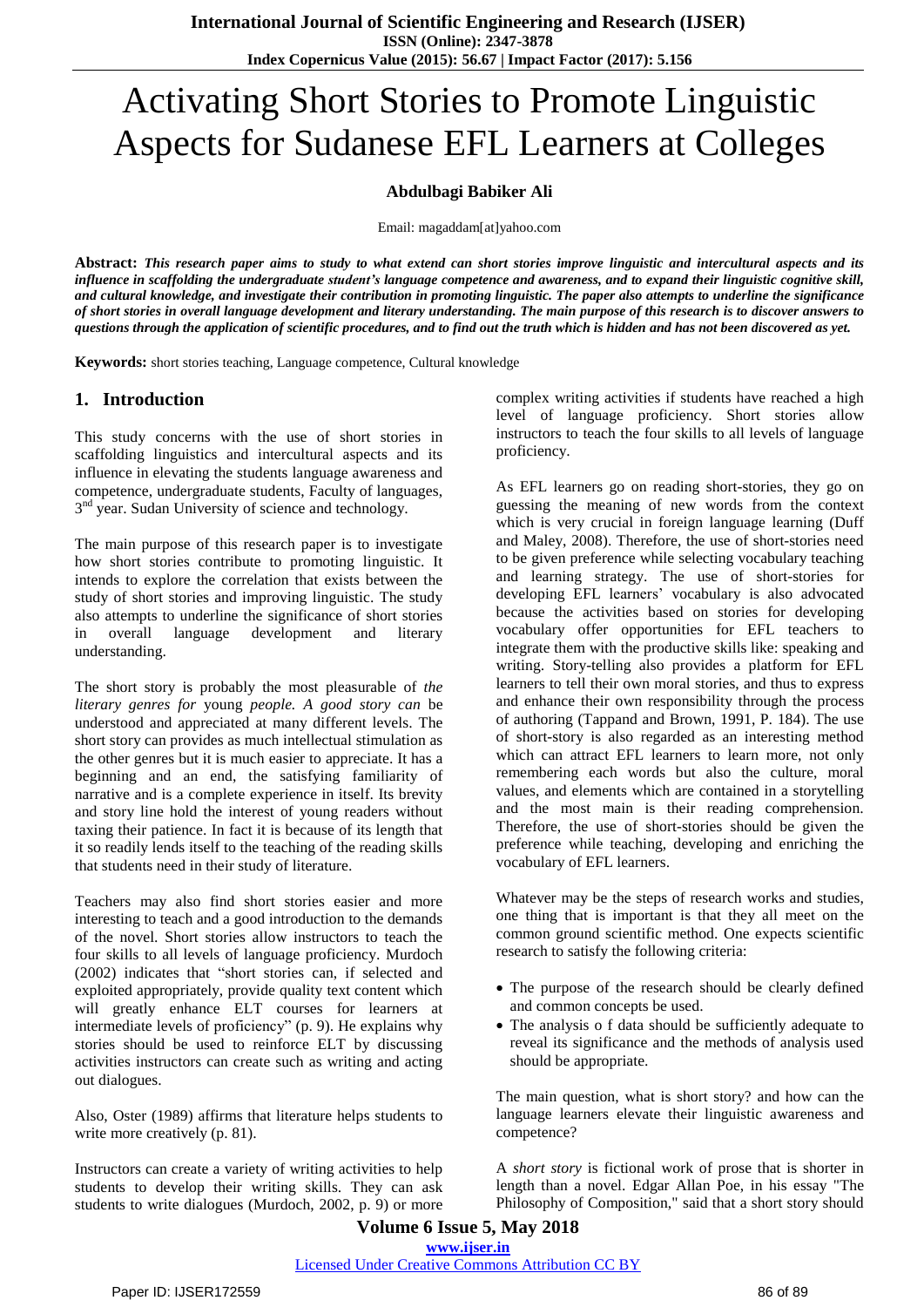be read in one sitting, anywhere from a half hour to two hours. In contemporary fiction, a short story can range from 1,000 to 20,000 words.

Because of the shorter length, a short story usually focuses on one plot, one main character (with a few additional minor characters), and one central theme, whereas a novel can tackle multiple plots and themes, with a variety of prominent characters. Short stories also lend themselves more to experimentation — that is, using uncommon prose styles or literary devices to tell the story. Such uncommon styles or devices might get tedious, and downright annoying, in a novel, but they may work well in a short story.

A short story is a brief work of literature, usually written in narrative prose.

Short story can be the start point for the students in their reading and writing and it can improve their language.

Indeed, the short stories as multi dimensional literary genre profitably used in the acquisition of various language skills. The short story's distinctive features, its brevity, modernity, and variety make it appealing and interesting to language learners and increase their linguistic.

Short stories help teachers to teach literary, cultural and higher- order thinking aspects. As far as culture and other benefits are concerned.

Literature helps students to expand their "linguistic and cognitive skills, and cultural knowledge, and intercultural aspects.

It is irrefutable fact that short story plays a salient role in the academic lives of the learners. This is because if foreign language learners lack a mature vocabulary, their mother language skills suffer significantly.

Short stories are affective when teaching culture to EFL students. Short stories transmit the culture of the people about whom the stories were written.

The interaction and reciprocal collaboration of literature and language teaching has been the subject of interest to many foreign languages using literature as a vehicle for reading of second or foreign language has proved very beneficial to the EFL students' learning experience.

Reading comprehension as a fundamental language skill requires a complex acquisition process which can account for the way that learners comprehend what they read.

There for, a good number of EFL experts do agree that content knowledge is a salient factor in the learning process of reading short story.

Educators have untiring attempts to find more efficient ways of enabling the students to become more proficient readers by reading literature.

#### **1.1 Statement of the problem.**

The researcher looks for suggesting some methods that can increase linguistic and intercultural facets for Sudanese EFL undergraduates, through reading literature (short stories).

According to researcher's experience in teaching this kind of literature, noticed that there is a weakness in reading comprehension and are not capable of learning.

The arising question is, what are the best method that can enable or help the students who use EFL to master and elevate linguistic through reading correctly?

The researcher is going to probe the main factors behind the aforementioned probe, so he is looking after how can he find a suitable ways for increasing their linguistic proficiency and intercultural aspects.

#### **1.2 Significance of the study.**

"All progress is born of inquiry. Doubt is often better than overconfidence, for it leads to inquiry, and inquiry leads to invention" is a famous Hudson Maxim in context of which the significance of research can well be understood. Increased amounts of research make progress possible. Research inculcates scientific and inductive thinking and it promotes the development of logical habits of thinking and organization.

Research has its special significance in solving various problems. It provides the intellectual satisfaction of knowing a few things just for the sake of knowledge and also has practical utility to know for the sake of being able to do something better or in a more efficient manner.

The significance of this study stems from the fact that.

- This study attempts to explain how can be vital importance for developing and enhancing students reading through short stories.
- Many of the problems that are seen in the classroom are that the students do not have the ability to communicate with the teacher in reading of short story.
- Some of the students are not able to develop pre-reading skills through literature.
- Some of the students are not able to identify the elements of a sentence.

#### **1.3 Questions of the study.**

The present study tries to answer the following questions

- How students can manipulate their weakness in reading and understanding?
- Are the students have competent enough to grasp English skills when reading short story?
- How far do the teaching of EFL with short stories affect on the performance of the students?
- What those expected solutions / suggestions of ill done understanding of short stories?
- What are the benefits of reading short stories?

## **Volume 6 Issue 5, May 2018**

#### **<www.ijser.in>**

### Licensed [Under Creative Commons Attribution CC BY](http://creativecommons.org/licenses/by/4.0/)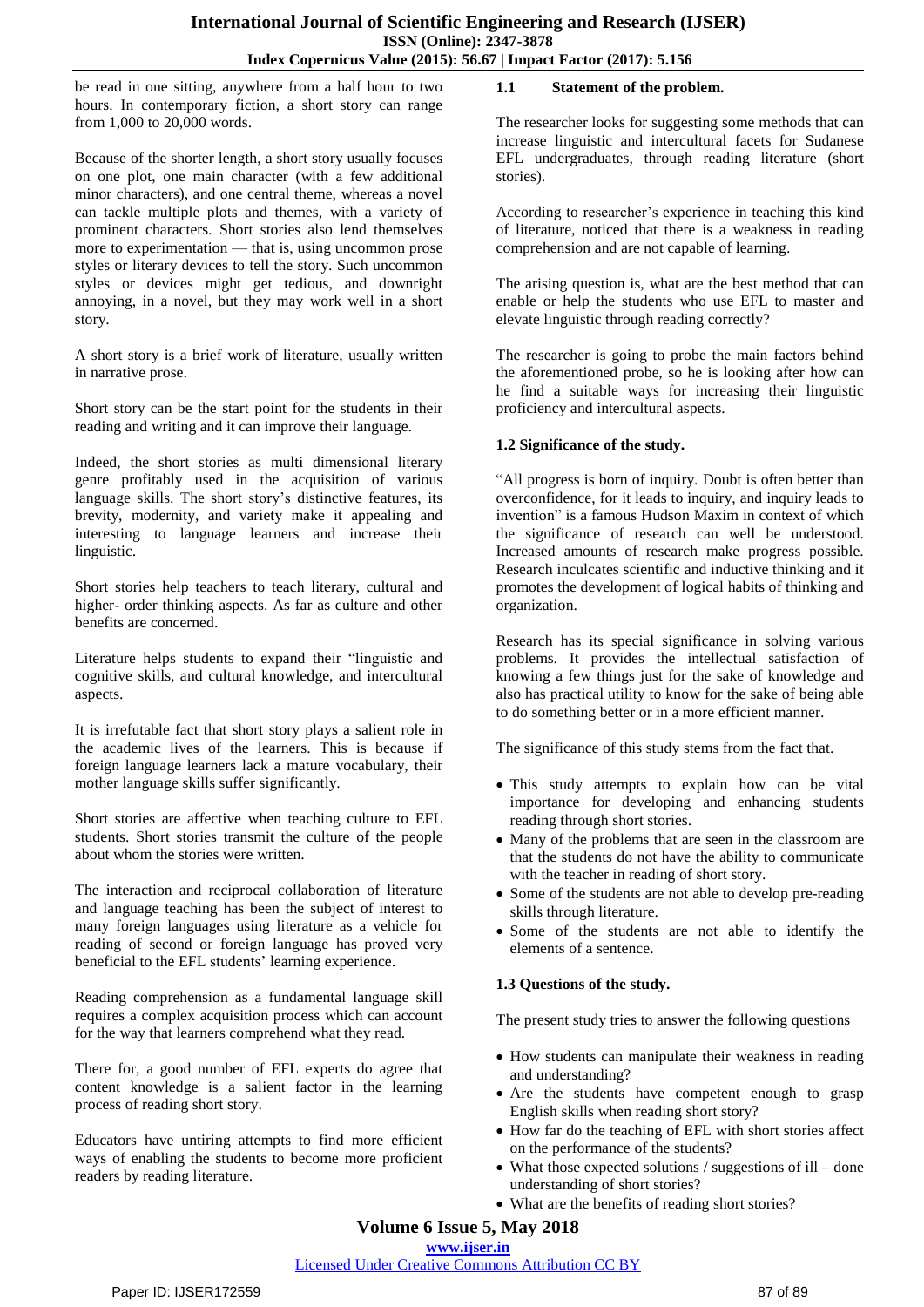- What are remedial processes that can be taken to overcome the problem?
- What is the role of short stories in English language teaching?
- To what extend can short stories scaffolding students' competence and awareness?

#### **1.4 Hypothesis of the research.**

The research hypothesis is:

- What are the expected advantages and disadvantage of using ways of reading in short stories?
- It is observed that many approaches, ways and models that have been suggested to use a reading comprehension through short story in raising linguistic.
- The teaching of short stories should improve the students awareness and competence
- Students should ask to write their personal attitudes about the short story
- EFL instructors should be familiarize with the effectiveness of using literature in elevating linguistic.
- Literature should add new dimensions to the teaching of EFL.
- Short stories help students to the four skills- listening, speaking, reading and writing more effectively.
- Elevating linguistic requires using literature within teaching EFL.
- Short stories texts constitute valuable authentic materials.

#### **1.5 Objectives of the study**

The research is intend for students at universities, the researcher is going to develop linguistic and intercultural aspects through using of short story for achieving an expected aims for the language skills by means of getting a group of goals.

The purpose of research is to discover answers to questions through the application of scientific procedures. The main aim of research is to find out the truth which is hidden and which has not been discovered as yet. Though each research study has it is own specific purposes, we may think of research objectives as falling into a number of following broad grouping:

- To test hypothesis of a causal relationship between variables (such studies are known as hypothesis-testing research studies).
- To gain familiarity with a phenomenon or to achieve new insights into it (studies with this object in view are termed as exploratory of formulative research studies).
- The researcher who advocate the use of short stories to teach EFL in order to raise linguistic to obtain the following.
- Writing accurately.
- Reading fluently.
- Identifying the EFL needs.
- Helping students to acquire more vocabulary.
- The students to be able to understand or master English skills through reading short stories.
- Helping the students to read and speak the language in a more imaginative way, and become more creative.
- Students should be acquainted with and analyzed any cultural text that is highly pertinent for any society at any time.
- Acquiring linguistic for the students with their actual needs.
- Helping in increasing students' poor motivation and interests.

#### **1.6 Tools and data collection:**

The study used two tools for data collection:

1- A questionnaire:

A questionnaire is a technique for collecting data in which a respondent (teacher) provide answers to a series of statements. Developing this questionnaire for this research that means collect the data that I want takes effort and time. However, by taking a step-by-step approach to questionnaire development, I can come up with an effective means to collect data that will answer my unique research questions.

The questions that I used in this questionnaire are clear, concise and direct; this will ensure that I can get the best possible answers from my respondents. The questions that are succinct and simple and my writing should not be complex statements that may confuse the respondents and lead to incorrect responses.

This questionnaire is designed for, teacher, student.

Student questionnaire:

I used this measurement of the learning received during the class as a result of comparing what the student knew after the class experience.

In this research I used questionnaire for measuring a starting point or the amount of pre-existing knowledge on the course topic, and compare it with the starting point, and to indicate to the student the learning level of the course topic.

Also in this research I used post-test for measuring the learning as a result of the course topic, also to analyze the appropriateness of the learning objectives, and to recognize students who need additional help, and to target any instructional needs to improve the course.

Post –test should be administered directly at the completion of the course and also at a later date to measure application and impact of the learning.

#### **1.7 Limitation of the study.**

The researcher is going to investigate the experiments on the following phenomena on teaching EFL.

The study is assumed to be limited to the following perspectives:

# **Volume 6 Issue 5, May 2018**

**<www.ijser.in>** Licensed [Under Creative Commons Attribution CC BY](http://creativecommons.org/licenses/by/4.0/)